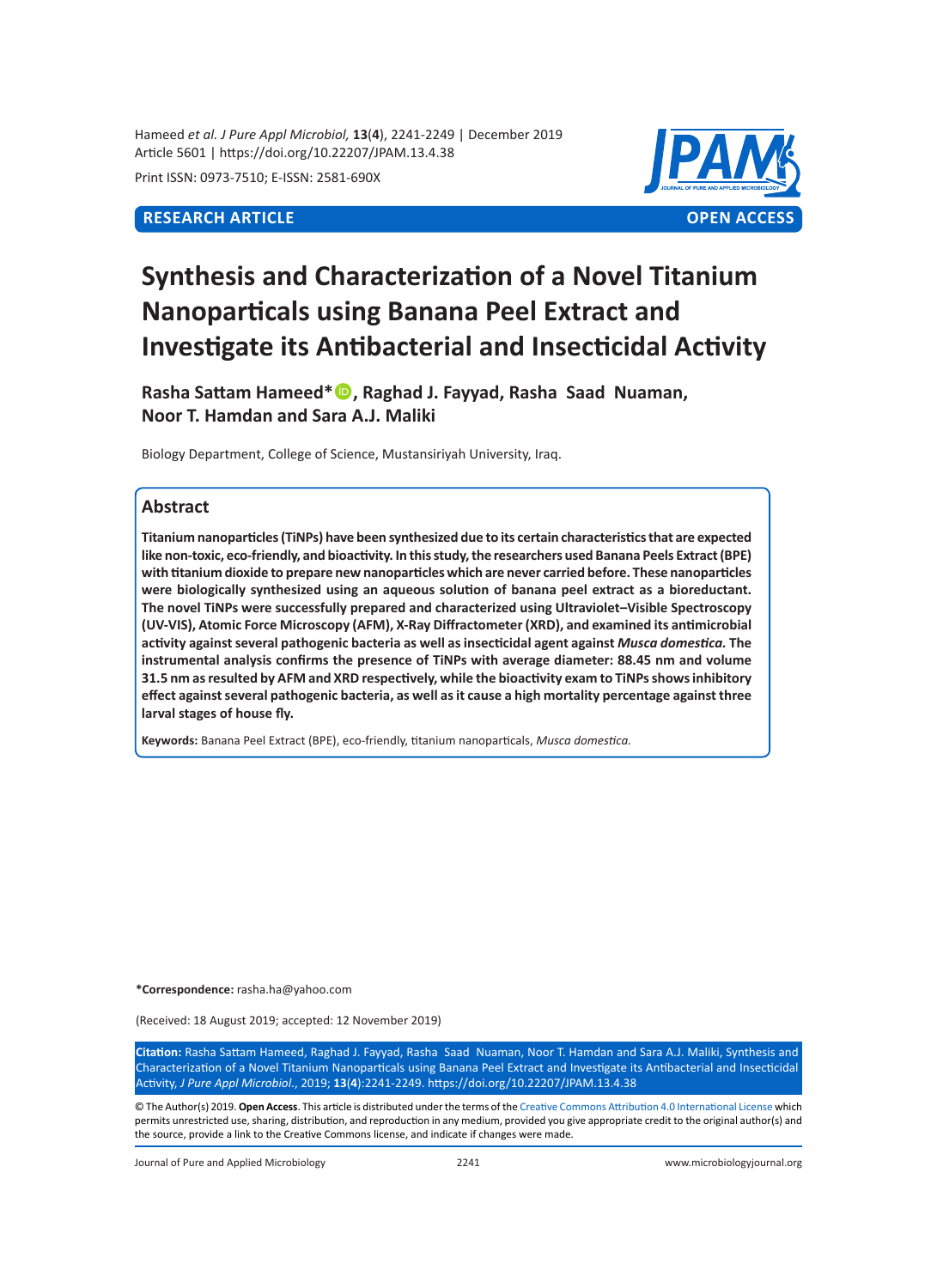#### **INTRODUCTION**

Green synthesis of nanoparticles seeks to minimize generated wastes and apply prospective progression $1,2$ . In latest years, materials with nano-sized aspect have paying an attention to the researchers all the way through the world. In up to date nano science and technology, the interface between inorganic nanoparticles and biological structures are one of the majority exciting area of research. In addition to that another thing is concern in this field of study like health, environmental (eco-friendly), non-toxic materials in synthesis procedures $3,4$ .

Besides that, biosynthesis of nanoparticles has other properties like optical, catalytic, and magnetic properties which allow them to be applied in biosensing, catalysis, imaging, drug delivery, and in medicine and since it has this wide applications the production of nanoparticles is a significant aspect of nanotechnology $5,6$ .

Plants, enzymes, and microorganisms were suggested to be used as probable natural alternatives products to the lethal chemicals that are non-biodegradable, hazardous to all living creatures on the earth, as well as its high  $cost<sup>7</sup>$ . Plants extracts serve as capping and reducing agents in the preparation of nanoparticles which are more beneficial comparing with other biological procedures<sup>8</sup> these techniques of nanoparticles synthesis which based on plants are favored due to its properties as, ecofriendly, costeffective, a single-step biosynthesis process and non-toxic to workers and researchers<sup>9</sup>. Classically, different parts of the plant can be used as the main source to obtain the extract such as, fruit, fruit peels, bark, callus, and root. These parts have been examined in the synthesis of gold, silver, titanium nanoparticles in various shapes and sizes<sup>10</sup>.

Banana (*Musa paradaisica*), belongs to the *Musaceae* family, and it is a standout amongst the most vital tropical fruits in the world market and usually after pulp consumption, banana peels are usually discarded, the peels represent approximately 18-33% of the whole fruit, and presently peels are not used for any other purposes and sometimes it is used as animals food in a very limited extent $11$ . It is therefore a significant and vital to discover applications for these peels in ecological topics. It was found that banana peels are rich in pectin, lignin and hemicelluloses which encourage the researchers in current study to use them in green synthesis of nanoparticles, furthermore, banana peels contains large amounts of phenolic compounds that can act as a ligand and coordinate with the metal ion and form the metallic nanoparticles<sup>12</sup>.

Titanium dioxide (TiO $_{_2}$ ) is naturally formed and usually used as a white pigment and paints, food colorants, papers, plastics, inks, and toothpastes because it is nontoxic, it is also considered as low-cost metal due to its wide existence in nature. Due to its ability to absorb UV light and high refractive index, TiO $_2$  nanoparticles have been used to synthesize nanoparticles with many plants like *Nyctan, arbortristis* extract, leaf extract of *Catharanthus roseus*, *Eclipta prostrate* aqueous leaf extract, and peel extract of *Annona squamosa L*. 13,14.

In the current paper, titanium dioxide has been used for the first time with the water extract obtained from banana peels to synthesize the titanium nanoparticles TiNPs and was characterized using several instrumental analysis (UV–visible spectroscopy, XRD and AFM). Activity of nove TiNPs against bacteria and insecticide agents as well as against several pathogenic bacteria and (*Muscadomestica*) respectively has been examined and discussed.

# **MATERIALS AND METHODS**

# **Preparation of Banana Peel Extract (BPE)**

Fresh banana was gained from local markets; banana peels were cut it into small pieces, washed three times with distilled water to remove external dirt layers and contaminants from it then, the peels pieces were dried on paper toweling. A 75 g of peels were place in a beaker containing 150 ml double distilled water and then boiled at 100°C for 20 min, and filtered through Whatman No. 1 filter paper for two times. The extract was stored in fridge at 4°C<sup>15</sup>.

# **Preparation of titanium dioxide nanoparticles (TiO<sup>2</sup> NPs)**

Titanium dioxide was obtained from Sigma Aldrich, China. Molar mass was 79.87g/ mol and density was 4.2  $g/cm<sup>3</sup>$ . Their average size of the titanium oxide bulk particles (TiO<sub>2</sub>BPs) was (550 nm). Deionized distilled water (DW) was used as a solvent to prepare a solution of (100 mg/ml) concentration, and then only 5 ml of this solution

Journal of Pure and Applied Microbiology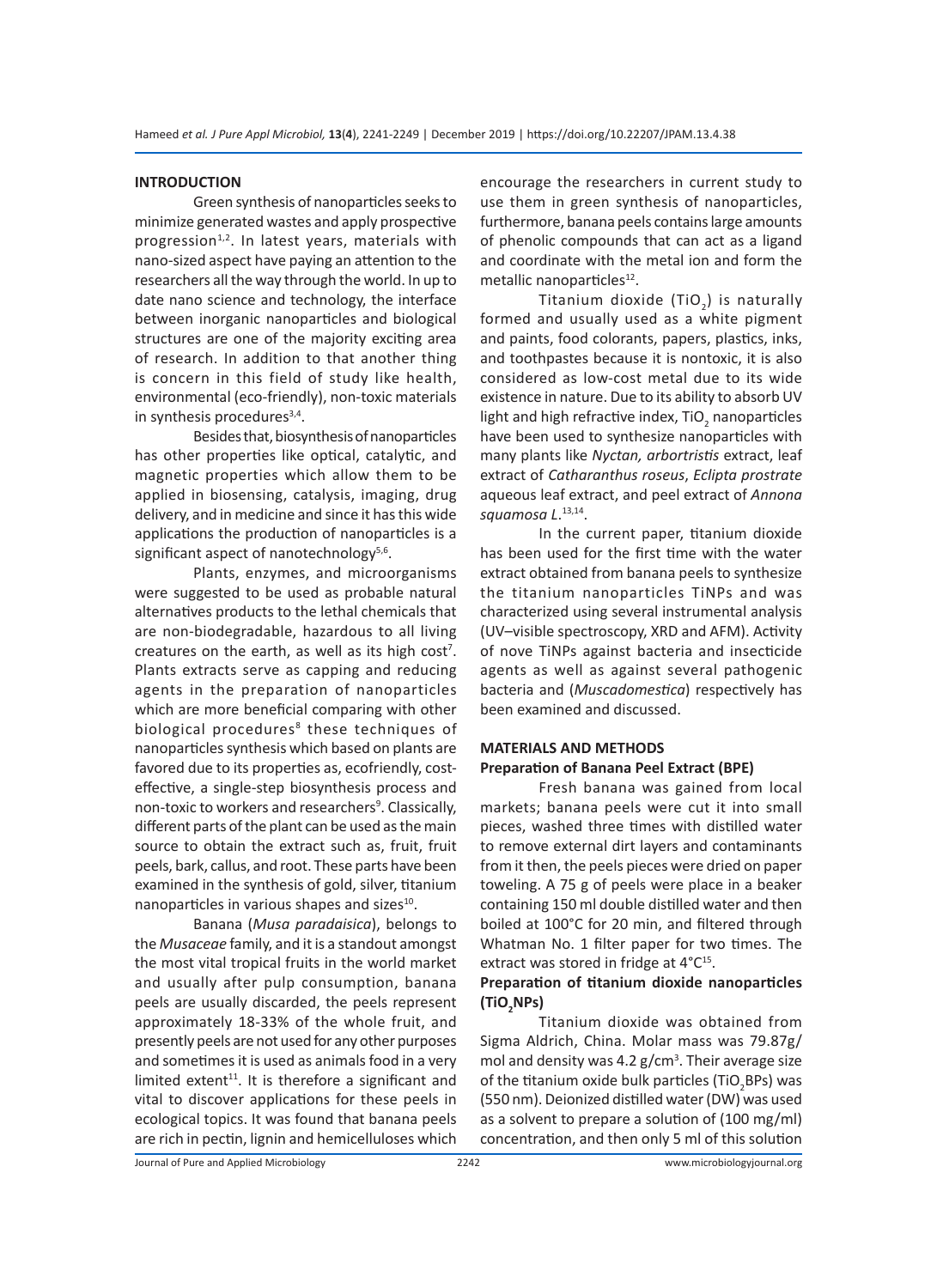was added in dropwise to 50 ml of Banana Peel Extract (BPE) solution with a continuance stirring (300 rpm) for one hour, this mixing process was a achieved on a hot plate using magnetic stirrer and at ambient temperature.

#### **Characterization of TiO<sup>2</sup> nanoparticles UV–visible Spectroscopy**

The UV–VIS absorption spectra of novel TiNPs solution was achieved using Schimadzu 1601 spectrophotometer and 200-800 nm range<sup>16</sup>.

### **Atomic Force Microscopy (AFM)**

This analysis was used to characterize many properties of biosynthesized NPs such as, NPs size, NPs surface, NPs topography, and granularity volume distribution of NPs. A thin film of the NPs sample was prepared on a glass slide using 100µl of the sample on the slide, allowed to dry for 5 min, then the slide was scanned using AFM, (AA-3000, USA)<sup>17</sup>.

#### **X-Ray Diffraction**

X-Ray Diffractometer (XRD) was used to determine and identify the formation of the synthesized NPs, the XRD apparatus (Shimadzu 6000, Japan) operate at a voltage of (40 kv) and current of (30 mM) with Cu Kα radiation in a (θ-2θ) configuration.

#### **Microorganisms**

Microorganisms were collected from laboratory of post graduate in biology department / College of Science / AL-Mustansireyah University. These micro-organisms are: Gram-positive bacteria (*Bacillus* sp*., Staphylococcus aureus, Staphylococcus epidermidis, Streptococcus* sp*.*) and *Gram-negative bacteria (Pseudomonas aeruginosa, Escherichia coli, Kleipseilla* sp*.*,) the strains of bacteria were maintained on nutrient agar slants at 4°C.

### **Antibacterial activity of synthesized NPs and banana peel extract (BPE)**

Three concentrations of TiO<sub>2</sub>NPs were prepared in (100, 50, and 25 mg/ml)m there bioactivity were evaluated using well diffusion method according to (CLSI)<sup>18</sup>.

#### **Insects rearing and Larvicidal bioassay**

The Insects colony was collected from house fly (*Musca domistica*) which is free from insecticides and pathogenic organisms, this animal house belong to Biology Department, College of Science, Al-Mustansiriyah University. The colony was maintained under  $28 \pm 2$  °C (starting from  $1<sup>st</sup>$  larval stage reaching to  $3<sup>rd</sup>$  instar stage). The  $1<sup>st</sup>$ ,  $2<sup>nd</sup>$ , and  $3<sup>rd</sup>$  instar larvae were completed in healthy environment; each test was replicated for three times. The collected *Musca domistica* larvae were placed in a cup contains 10 g of nutritional media (this media consist of 10 g of yeast extract, 200 g of fish food, and 100 ml of distilled water). 2 mL from each concentration of TiO $\rm _2$ NPs were added to each cup; all cups were covered with muslin cloth and kept in room temperature for 24 hrs. Larvae were considered dead if there is no significant motility<sup>19</sup>, mortality percentage was calculated by applying Abbott's formula<sup>20</sup>:

 $\frac{X-Y}{X}$  X 100 = Percent of corrected control

X: Percent of alive in the check

Y: Percent of alive in the treatment

# **RESULTS AND DISCUSSION**

# **Identification of TiO<sup>2</sup> nanoparticals**

Titanium nanoparticles were identified via different considerations, visually the reaction mixture of TiNPs turned to white grayish color after 30 min. comparing with the white color of titanium oxide indicating the formation of titanium nanoparticles as shown in Fig. 1.



**Fig. 1.** Shows the comparison between three solutions: A: Titanium Dioxide bulk solution

- B: Water extract of banana peel solution
- C: Titanium Dioxide nanoparticles solution

**Table 1.** Dimensions of synthesized TiO<sub>2</sub> NPs

| Roughness average<br>Root mean square | $1.53$ nm<br>$1.77 \text{ nm}$ |  |
|---------------------------------------|--------------------------------|--|
| Average diameter                      | 88.45 nm                       |  |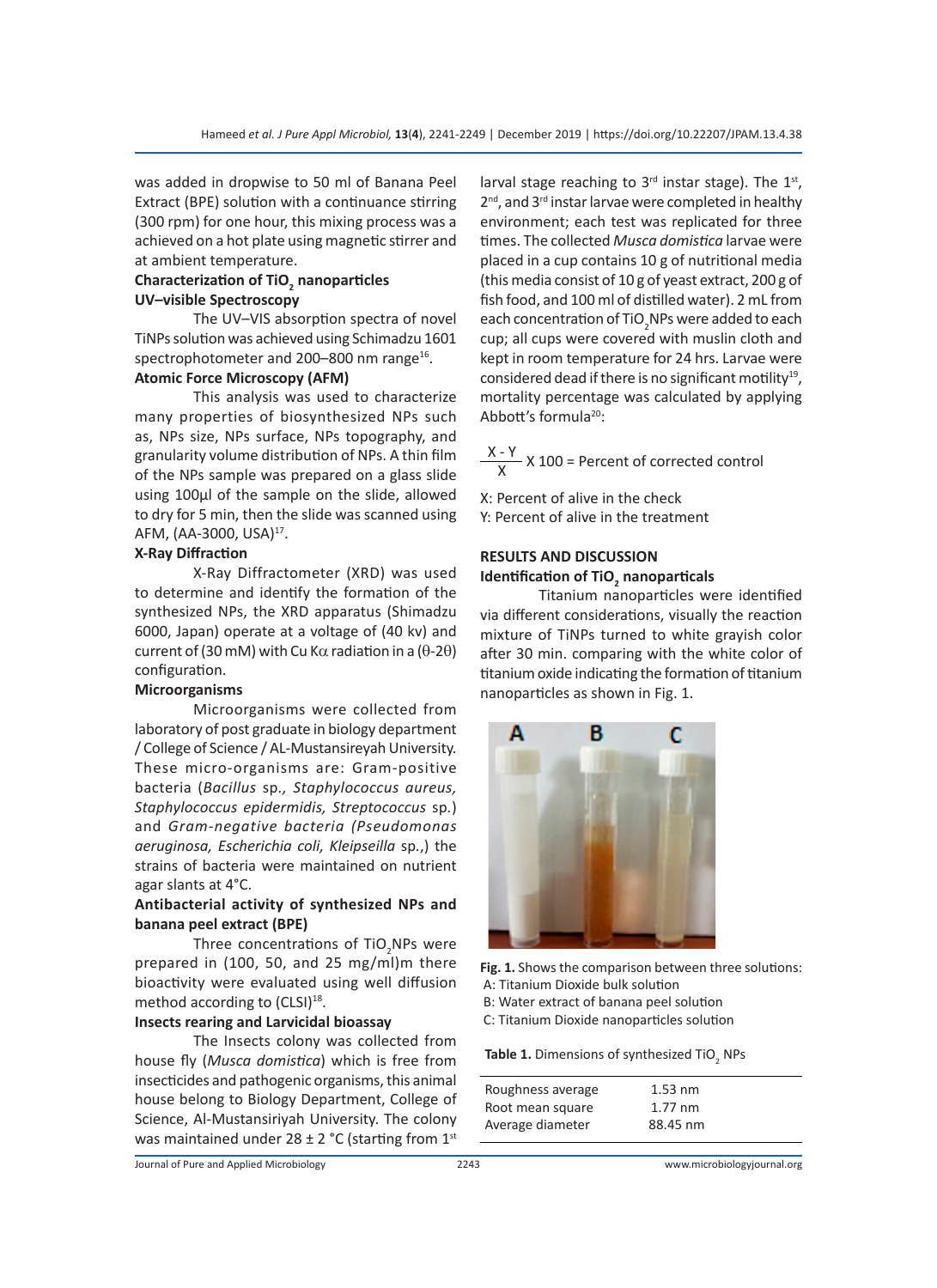#### **UV–Visible Spectral**

Fig. 2 represent the TiNPs UV-Visible spectra, the TiO<sub>2</sub> absorbance was 4.2 at wave length 208 nm, while Fig. 3 shows the value of energy gap (Eg) of TiNPs which was 4.7(ev) these results are agreed with Jawad 2017<sup>21</sup>.

#### **Atomic Force Microscopy (AFM)**

Table 1 indicates the size of TiNPs ranged between (65-115 nm) with average diameter (88.45 nm), while the roughness average (RA) and root mean square were 1.53 nm and 1.77 nm respectively. Fig. 4 shows AFM topographic images of the TiNPs while Fig. 5 shows granularity volume distribution of TiNPs.

#### **X-Ray Diffraction (XRD)**

Fig. 6 shows the X-Ray Diffractometer pattern, the diagram indicates the presence of three peaks, strong diffraction peaks (2-theta 28.2956°), (2-theta 40.4901°), and (2-theta 50.1821°), while the average crystallite size of TiNPs was 31.5 nm according to Scherer's equation.

#### **Antimicrobial activity of titanium nanoparticles**

Bioactivity of the novel TiNPs showed that these nanoparticals exhibited antimicrobial impact against the pathogenic microorganisms, the



**Fig. 2.** Absorbance spectrum of synthesized (TiO<sub>2</sub>NPs)

inhibition zone diameter was varies as depicted in Table 2, while Banana Peels Extract (BPE) did not shows any activity against these bacteria.

All the prepared concentrations of titanium nanoparticals shows bioactivity against the gram positive bacteria (*Stapylococcus aureus*), and (*Steptococcus* spp.) while the first concentration (25%) doesn't shows any activity against (*Staphylococcus Epidermidis, Escherecia. coli, Klebsiella spp*., and *Bacillu s*sp*.*) as it is clearly



**Fig. 3.** Energy gap diagram for (TiO<sub>2</sub>NPs) thin film



**Fig. 4.** AFM topographic images

Journal of Pure and Applied Microbiology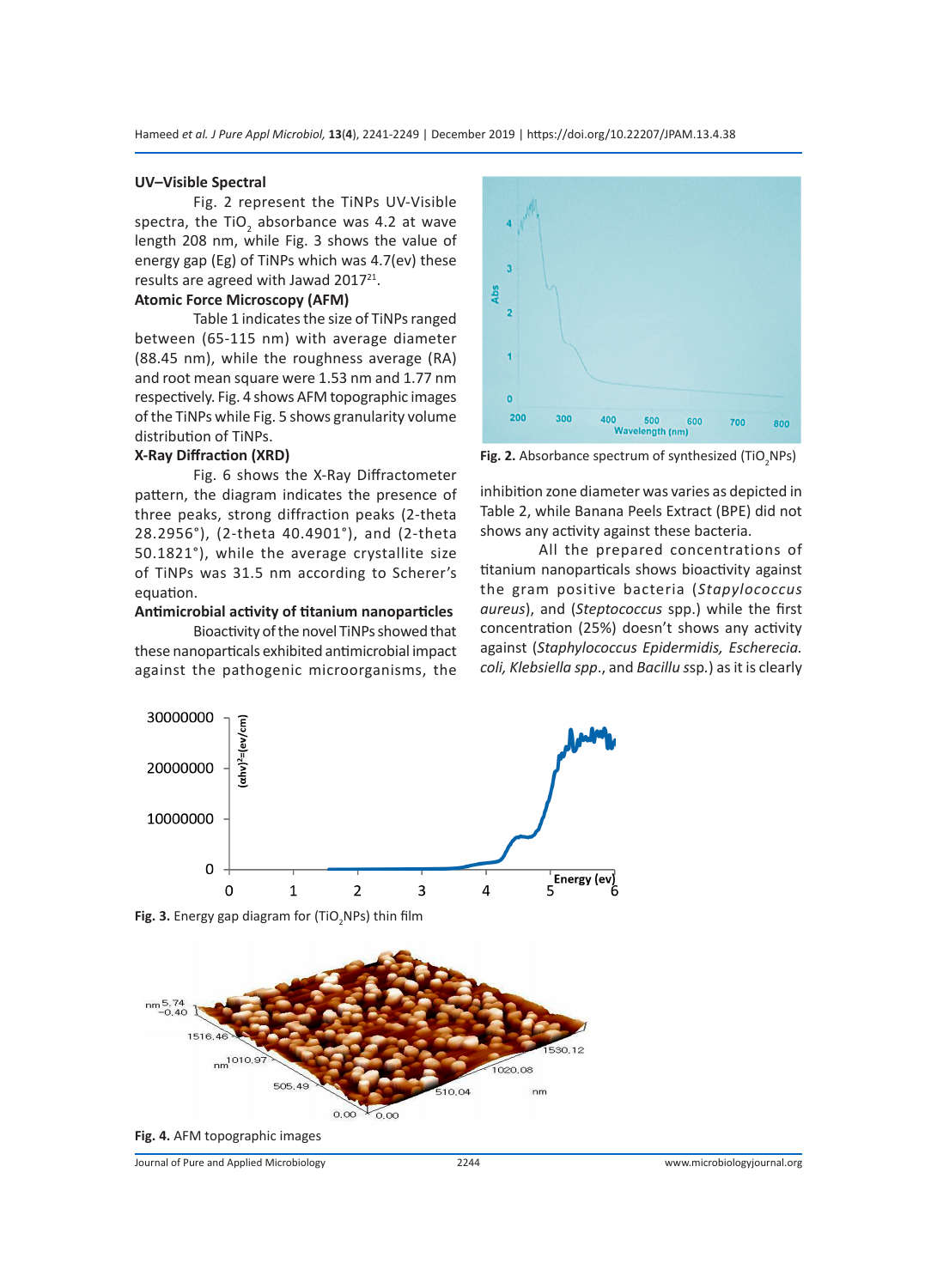appear from Table 2. Also the results show that there was no antimicrobial activity for banana peel extract against all tested pathogens.

Table 2 indicates that best effective concentration to the newly synthesized TiNPs was on 50% conc., this concentration shows strong bioactivity against gram positive bacteria than negative bacteria, that's because Gram negative bacteria have cell walls with a thin layer of peptidoglycan and an outer membrane with a



**Fig. 5.** Granularity volume distribution of TNPs



**Fig. 6.** X-Ray Diffractometer pattern of TiNPs

| Table 2. Bioactivity of TiNPs against certain bacteria |  |  |  |
|--------------------------------------------------------|--|--|--|
|--------------------------------------------------------|--|--|--|

| Compound                                                                                                  | Pathogenic Microorganism |                      |                               |                        |                    |                    |  |  |
|-----------------------------------------------------------------------------------------------------------|--------------------------|----------------------|-------------------------------|------------------------|--------------------|--------------------|--|--|
|                                                                                                           | Gram Positive            |                      |                               | <b>Gram Negative</b>   |                    |                    |  |  |
|                                                                                                           | Stapylococcus<br>aureus  | Steptococcus<br>spp. | Staphylococcus<br>Epidermidis | <b>Bacillus</b><br>Sp. | Escherecia<br>coli | Klebsiella<br>spp. |  |  |
| Banana Peels                                                                                              |                          |                      |                               |                        |                    |                    |  |  |
| Extract (BPE)                                                                                             |                          |                      |                               |                        |                    |                    |  |  |
| TINPs 25% conc.                                                                                           | 6                        | 18                   |                               |                        |                    |                    |  |  |
| TINPs 50% conc.                                                                                           | 27                       | 16                   | 18                            | 15                     | 21                 | 13                 |  |  |
| TINPs 100% conc.                                                                                          | 16                       | 12                   |                               |                        |                    |                    |  |  |
| 5-10 week activity against bacteria, 10-15 Moderate activity, 15+ Over 15 consider to be strongly active. |                          |                      |                               |                        |                    |                    |  |  |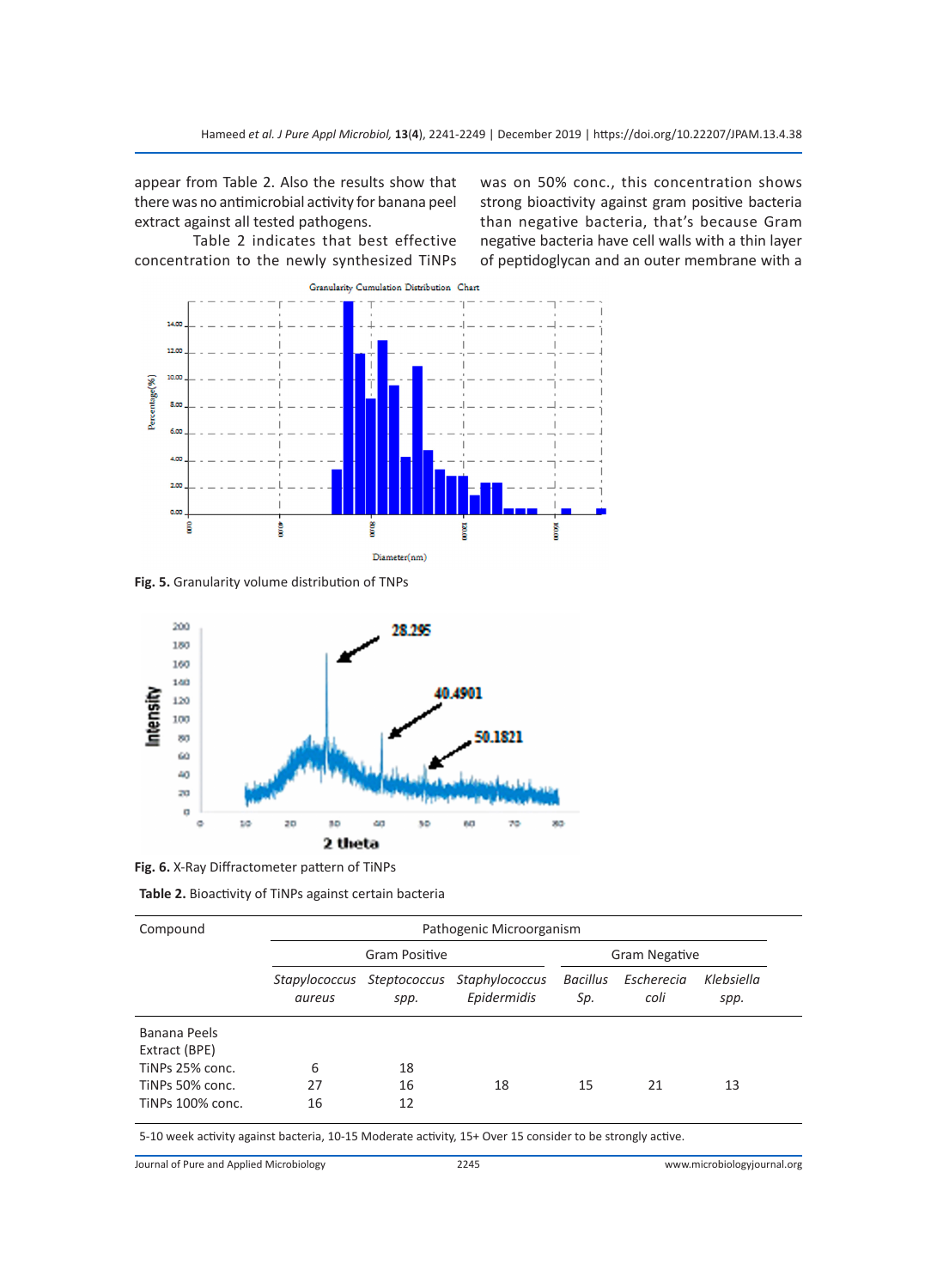lipopolysaccharide component which is not exist or found in Gram positive bacteria and this property enable the TiNPs to penetrate the cell membrane of Gram positive bacteria and cause its fatality, this results agreed with the results obtained by Adam and his coworkers<sup>22</sup> and Shrevastava and his coworkers $23$ .

The most logical explanation proposed that the possible mechanisms involving the interaction between TiNPs with the biomolecules which propose that microbes have negative charge (represented by the membrane of the microbe) and the positive charge (represented by TiNPs), this "electromagnetic" attraction between the metal ion and the microbe membrane will leads to microbial oxidation and rapid death $24$ .

Zhang and his coworkers suggested that positive ion in nanoparticals form a coordination bond with the thiol group (-SH) which is part of protein molecule which is part of bacteria membrane, this deactivation of protein will increase the permeability of the bacteria membrane leading to fast death<sup>25</sup>. **Larvicidal effect of TiNPs**

# Fig. 7 indicates the larvicidal analysis by which the larvae death was scored after 24 hrs, the results shows that there was a marked mortality recorded during the development of (*Musca domistica*) larvae depending upon the concentration of each dose. The highest mortality was observed for  $1<sup>st</sup>$  stage followed by  $2<sup>nd</sup>$  and  $3<sup>rd</sup>$  larval stage respectively. While insignificant mortality observed in  $1<sup>st</sup>$  larval stage vials treated with water and BPE (6.6%, 6.6%) as shown in Fig. 8.

The mortality percentage is proportional to the concentration of the synthesized TiNPs which indicates that the essential role of concentration in larvicidal activity. Each test included a control group with three replicates for each concentration.



Mortality percentage of house fly treated with prepared TiO<sub>2</sub>NPs





Fig. 8. Phenotypic variation observed in A: 2<sup>nd</sup> larval stage, B: 3<sup>rd</sup> larval stage of Musca domistica treated with 100 mg/ml prepared TiNPs

Journal of Pure and Applied Microbiology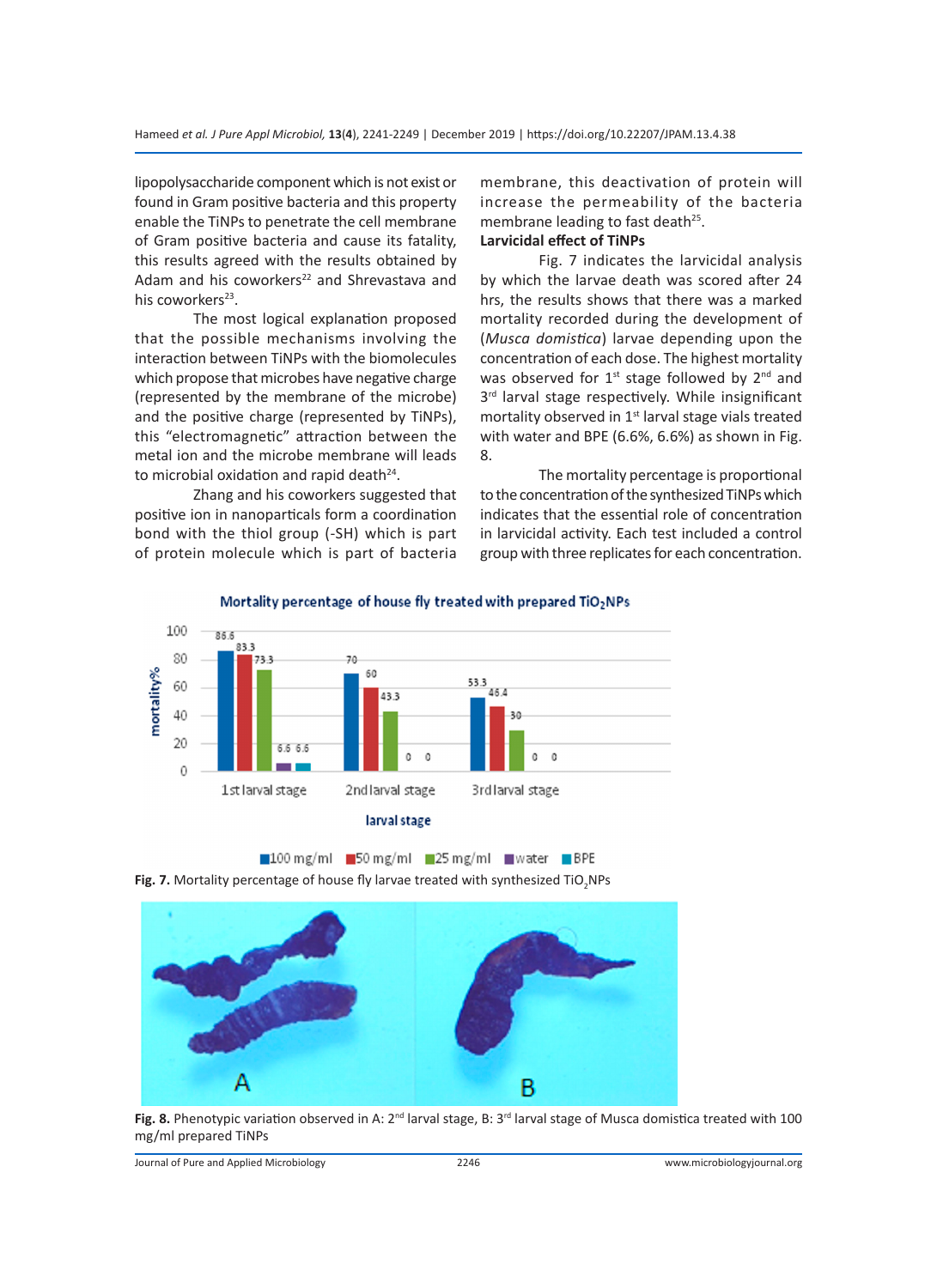The results agreed with Sabat and his coworkers<sup>26</sup>. After hatching from the egg, the larva starts feeding with TiNPs treated food, once it pass in larval gut, it interferes with the a certain process that leads to unusual phenotypes which end with neuronal defect, ending with larvae death.

Hassan and his coworkers<sup>27</sup> reported that the possible mechanism behind the death of house fly is the dispersion of metal nanoparticles via oral route or through rupturing of the cuticle membrane, by this means the TiNPs enter into the cavity of insect body to affect the surviving the ability of generating the Reactive Oxygen Species (ROS), these particles are causative agent for oxidative stress, which leads to eggs damage due to its toxic tension, then the egg are not able to proceed on its next developmental stages. This analogous mechanism was recorded by magnetite NPs which shows bioactivity against *Drosophilla melanogaster*<sup>28</sup> and silver NPs bioactivity against Culex pipienes<sup>29</sup>.

In producing TiNPs, there several factors affecting its yield among them are temperature of the synthesis process, pH of the reaction, purity of the metal salt in addition to the extract itself, these factors play an effective role on the yield and characteristics of TiNPs, these factors was studied by Njagi and his coworkers<sup>30</sup>.

In this study, the researchers used banana peels extract in a new green synthesis method to synthesized titanium nanoparticals, this method has not been carried before and it was found that TiNPs show bioactivity against bacteria which increase its future applications against many serious human pathogens. In addition, TiNPs shows good larvicidal applications against *Musca domistica* resulted. These results will open wide and new biomedical applications.

#### **CONCLUSION**

The researcher concludes the following points:

1. A novel, green, eco-friendly TiNPs was synthesized successfully.

2. The synthesis procedure was rapid, simple, and considered as a new approach method to synthesize TiO<sub>2</sub>NPs.

3. The synthesis was based on using agricultural waste material (banana peels).

4. Banana peels were chosen in this research due to its composition (rich with pectin, cellulose, hemicelluloses…) in addition to its low cost.

5. Due to the bioactivity of the novel TiNPs against bacteria and insects (house fly), the researchers expect a wide and various applications of green synthesized nanoparticles precisely against infectious bacteria, biomedical, and pharmaceutical applications

#### **ACKNOWLEDGEMENTS**

The authors would like to thank all the staff at Biology Department, College of Science, Mustansiriyah University, Iraq for their support and help to achieve this research.

#### **CONFLICT OF INTEREST**

The authors declares that there is no conflict of interest.

#### **AUTHOR'S CONTRIBUTION**

All authors listed have made a substantial, direct and intellectual contribution to the work, and approved it for publication.

#### **FUNDING**

None.

#### **DATA AVAILABILITY**

All datasets generated or analyzed during this study are included in the manuscript and/or the Supplementary Files.

#### **ETHICS STATEMENT**

This article does not contain any studies with human participants or animals performed by any of the authors.

#### **REFERENCES**

1. Xianchun Z, Kavitha P, Huey-Min H. Green Synthesis, Characterization and Applications of Nanoparticles. Micro and Nano Technologies, Chapter 10, *Elsevier*, 2019; 223-263.

2. Thakur BK, Kumar A, Kumar D. Green synthesis of titanium dioxide nanoparticles using *Azadirachta indica* leaf extract and evaluation of their antibacterial activity. *South African Journal of Botany*, 2019; **124**: 223-227. https://doi.org/10.1016/j.sajb.2019.05.024

3. Prasad K, Anal KJ, Kulkarni AR. *Lactobacillus-*assisted synthesis of titanium nanoparticles. *Nanoscale Res*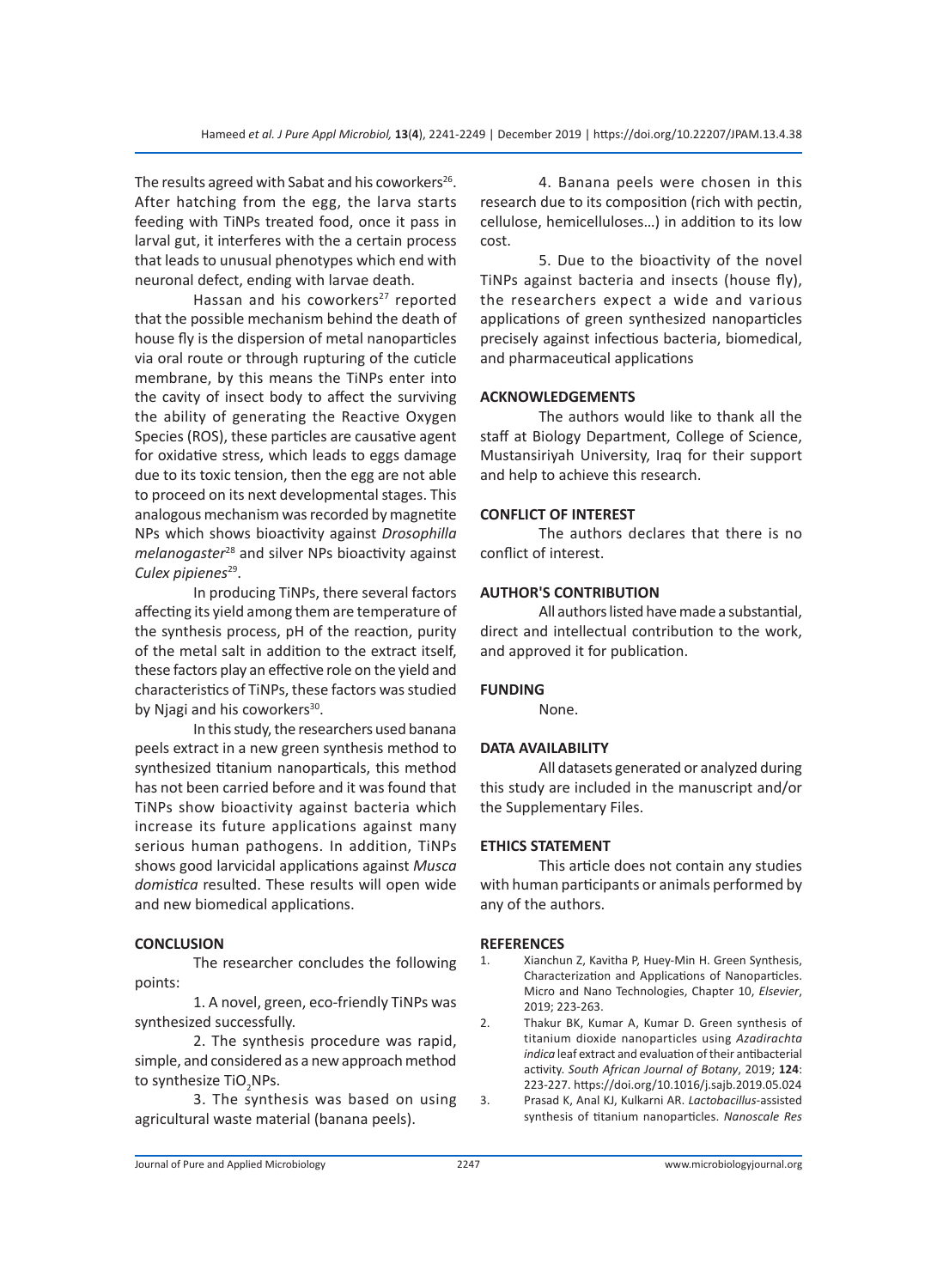*Lett.*, 2007; **2**(5): 248–250. https://doi.org/10.1007/ s11671-007-9060-x

- 4. Sudha, SS, Rajamanickam, K, Rengaramanujam, J. microalgae mediated synthesis of silver nanoparticals and their antibacterial activity against pathogenic bacteria. *Indian Journal of Experimental Biology*, 2013; **52**: 339-399.
- 5. Jain PK, Huang X, El-Sayed IH, El-Sayed MA. Noble metals on the nanoscale: optical and photothermal properties and some applications in imaging, sensing, biology, and medicine. *Accounts of Chemical Research*, 2008; **41**: 1578-1586. https://doi.org/10.1021/ ar7002804
- 6. Nair R, Varghese SH, Nair BG, Maekawa T, Yoshida Y, Kumar DS. Nanoparticulate material delivery to plants. *Plant Sci.*, 2010; **179**: 63-145. https://doi. org/10.1016/j.plantsci.2010.04.012
- 7. Okoth KJO. Synthesis and characterization of iron nanoparticals using banana peels extracts and their application in aptasensor. *M.Sc. thesis*, university of Nairobi, 2016.
- 8. Valli JS, Vaseeharan B. Biosynthesis of silver nanoparticles by *Cissus quadrangularis* extracts. *Materials Letters*, 2012; **82**: 171-173. https://doi. org/10.1016/j.matlet.2012.05.040
- 9. Matteo C, Thomas RG, Christopher BM. Solution-Phase Synthesis of Titanium Dioxide Nanoparticles and Nanocrystals. *Chem. Rev.*, 2014; **114**(19): 9319-9345. https://doi.org/10.1021/cr500170p
- 10. Siavash I. Green synthesis of metal nanoparticles using plants. *Green Chemistry*, 2011; **13**: 2638-2650. https:// doi.org/10.1039/c1gc15386b
- 11. Bankar A, Joshi B, Kumar AR, Zinjarde S. Banana peel extract mediated novel route for the synthesis of silver nanoparticles. *Colloids and Surfaces A: Physicochemical and Engineering Aspects*. 2010; **368**(1): 58-63. https:// doi.org/10.1016/j.colsurfa.2010.07.024
- 12. Ratul KD, Vinayak LP, Linson L, Mitra N, Rama P. Biological synthesis of metallic nanoparticles: plants, animals and microbial aspects. Nanotechnol. *Environ. Eng.*, 2017; **2**: 18. https://doi.org/10.1007/s41204- 017-0029-4. https://doi.org/10.1007/s41204-017- 0029-4
- 13. Sundrarajan M, Gowri S. Green synthesis of titanium dioxide nanoparticles by Nyctanthes arbortristis leaves extract. *Chalcogenide Lett.*, 2011; **8**: 447–451.
- 14. Roopan SM, Bharathi A, Prabhakarn A, Rahuman AA, Velayutham K, Rajakumar G. Efficient phytosynthesis &structural characterization of rutile TiO2 nanoparticles using *Annona squamosa* peel extract. *Spectrochim Acta Part A*, 2012; **98**: 86–90. https://doi. org/10.1016/j.saa.2012.08.055
- 15. Narayanamma A. Natural Synthesis of Silver Nanoparticles by Banana Peel and As an Antibacterial Agent Extract. *IOSR Journal of Polymer and Textile Engineering (IOSR-JPTE)*, 2016; **3**(1): 17-25.
- 16. Ba-Abbad MM, Kadhum AH, Mohamad AB, Takriff MS, Sopian K. Synthesis and catalytic activity of TiO<sub>2</sub> nanoparticles for photochemical oxidation of concentrated chlorophenols under direct solar radiation. *International Journal of Electrochemical*

*Science*. 2012; **7**: 4871–4888.

- 17. Naveen HKS, Kumar G, Karthik L, Bhaskara RKV. Extracellular biosynthesis of silver nanoparticles using the filamentous fungus *Penicillium* sp. *Archives of Applied Science Research*, 2010; **2**(6): 161-167.
- 18. Clinical and Laboratory Standards Institute (CLSI): Performance for antimicrobial Susceptibility, 2007.
- 19. Kumar D, Chawla R, Dhamodaram P, Balakrishnan N. Larvicidal activity of *Cassia occidentalis* (Linn.) against the larvae of bancroftian filariasis vector mosquito *Culex quinquefasciatus*. *Journal of Parasitology Research*, 2014; **5**: 236838. https://doi. org/10.1155/2014/236838
- 20. Eslin P, PreVost G. Hemocyte load and immune resistance to Asobara tabida are correlated in species of the *Drosophila melanogaster* subgroup. *Journal of Insect Physiology*, 1998; **44**: 807–816. https://doi. org/10.1016/S0022-1910(98)00013-4
- 21. Jawad MM. Green synthesis, of Mineral Oxide Nanoparticles by Some Plant Extracts and Study its Biological Effects. M.Sc. thesis. College of Science, Mustansiriyah University. 2007; 138 pp.
- 22. Adams KL, Lyon YD, Alvarez JJP. Comparative ecotoxicity of nanoscale TiO<sub>2</sub>, SiO<sub>2</sub>, and ZnO water suspensions. *Water Res.*, 2006; **40**(19): 3527-3532. https://doi.org/10.1016/j.watres.2006.08.004
- 23. Shrivastava S, Bera T, Roy A, Singh G, Ramachandrarao P, Dash D. Characterization of enhanced antibacterial effects of novel silver nanoparticles. *Nanotechnology*, 2007; **18**: 103e112. https://doi.org/10.1088/0957- 4484/18/22/225103
- 24. Bar H, Bhui DK, Sahoo GP, Sarkar P, Pyne S, Misra A. Green synthesis of silver nanoparticles using seed extract of Jatrophacurcas. *Colloids and Surfaces A-Physicochemical and Engineering Aspects*, 2009; **348**: 212e216. https://doi.org/10.1016/j. colsurfa.2009.07.021
- 25. Zhang H, Chen G. "Potent Antibacterial Activities of Ag/TiO<sub>2</sub> Nanocomposite Powders Synthesized by a One-Pot Sol-Gel Method," *Environ. Sci. Technol.*, 2009; **43**(8): 2905-2910. https://doi.org/10.1021/es803450f
- 26. Sabat D, Patnaik A, Ekka B, Dash P, Mishra M. Investigation of titania nanoparticles on behaviour and mechanosensory organ of *Drosophila melanogaster*. *Physiology and Behavior.*, 2016; **167**: 76–85. https:// doi.org/10.1016/j.physbeh.2016.08.032
- 27. Hassan SE, Salem SS, Fouda A, Awad MA, El-Gamal MS, Abdo AM. New approach for antimicrobial activity and bio-control of various pathogens by biosynthesized copper nanoparticles using endophytic actinomycetes. *Journal of Radiation Research and Applied Sciences*, 2018; **5**(3): 1-9. https://doi. org/10.1016/j.jrras.2018.05.003
- 28. Chen H, Wang B, Feng W, Ouyang W, Du H, Chai, Z. Oral magnetite nanoparticles disturb the development of *Drosophila melanogaster* from oogenesis to adult emergence, *Nanotoxicology*, 2015; **9**(3): 302-312. doi: 10.3109/17435390.2014.929189. https://doi.org/10. 3109/17435390.2014.929189
- 29. Hameed RS, Ahmed S, Nuaman RS, Fayyad RJ. Synthesis Myconanoparticles by using *Metarhizium anisopliae*